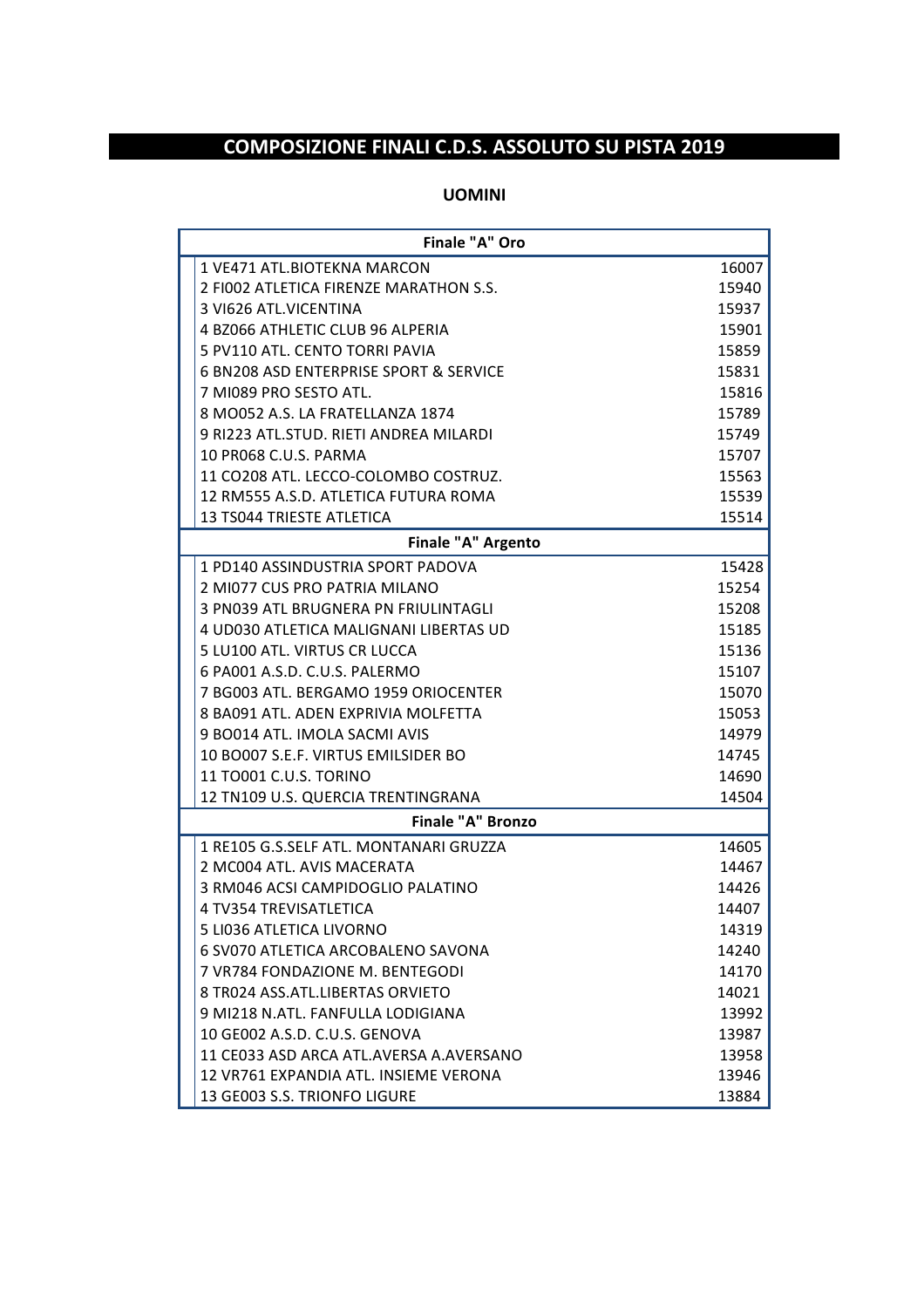| Finale "B"                              |       |  |  |  |
|-----------------------------------------|-------|--|--|--|
| 1 SP573 ASD ATLETICA SPEZIA DUFERCO     | 13822 |  |  |  |
| 2 SR128 A.S. DIL. MILONE                | 13749 |  |  |  |
| 3 VA119 ATL, O.S.A. SARONNO LIB.        | 13723 |  |  |  |
| 4 FI018 TOSCANA ATLETICA FUTURA         | 13603 |  |  |  |
| 5 TO226 S.A.F.ATLETICA PIEMONTE A.S.D.  | 13552 |  |  |  |
| 6 TV398 A.S.D. TEAM TREVISO             | 13502 |  |  |  |
| 7 BA005 AMATORI ATL. ACQUAVIVA          | 13486 |  |  |  |
| 8 FM050 TEAM ATLETICA MARCHE            | 13436 |  |  |  |
| 9 LT260 A.S.D. INTESATLETICA            | 13406 |  |  |  |
| 10 VA121 PRO PATRIA A.R.C. BUSTO A.     | 13336 |  |  |  |
| 11 BS318 ATL. CHIARI 1964 LIB.          | 13329 |  |  |  |
| 12 TE138 ASD ATLETICA GRAN SASSO TERAMO | 13309 |  |  |  |

## **DONNE**

| Finale "A" Oro                          |       |  |  |  |
|-----------------------------------------|-------|--|--|--|
| 1 MI221 BRACCO ATLETICA                 | 16404 |  |  |  |
| 2 RI223 ATL.STUD. RIETI ANDREA MILARDI  | 16284 |  |  |  |
| 3 RM131 A.S.D. ACSI ITALIA ATLETICA     | 16276 |  |  |  |
| 4 MI077 CUS PRO PATRIA MILANO           | 16251 |  |  |  |
| 5 VI626 ATL. VICENTINA                  | 16199 |  |  |  |
| 6 BS181 ATL. BRESCIA 1950 ISPA GROUP    | 16180 |  |  |  |
| 7 PR068 C.U.S. PARMA                    | 16176 |  |  |  |
| 8 MO052 A.S. LA FRATELLANZA 1874        | 15948 |  |  |  |
| 9 PN039 ATL BRUGNERA PN FRIULINTAGLI    | 15881 |  |  |  |
| 10 PD140 ASSINDUSTRIA SPORT PADOVA      | 15794 |  |  |  |
| 11 BG003 ATL. BERGAMO 1959 ORIOCENTER   | 15700 |  |  |  |
| 12 FIOO2 ATLETICA FIRENZE MARATHON S.S. | 15698 |  |  |  |
| 13 CE616 GIOIATLETICA ASC S. MARCELLINO | 15652 |  |  |  |
| 14 TN104 GS VALSUGANA TRENTINO          | 15641 |  |  |  |
| Finale "A" Argento                      |       |  |  |  |
| 1 MI089 PRO SESTO ATL.                  | 15431 |  |  |  |
| 2 PG018 ATL. ARCS CUS PERUGIA           | 15164 |  |  |  |
| 3 TN109 U.S. QUERCIA TRENTINGRANA       | 15160 |  |  |  |
| 4 CA001 C.U.S. CAGLIARI                 | 15111 |  |  |  |
| 5 FI007 TOSCANA ATL.EMPOLI NISSAN       | 15078 |  |  |  |
| 6 MC004 ATL, AVIS MACERATA              | 14983 |  |  |  |
| 7 VE473 ATLETICA RIVIERA DEL BRENTA     | 14845 |  |  |  |
| 8 TO001 C.U.S. TORINO                   | 14780 |  |  |  |
| 9 BA089 ALTERATLETICA LOCOROTONDO       | 14762 |  |  |  |
| 10 LI036 ATLETICA LIVORNO               | 14711 |  |  |  |
| 11 VA130 N. ATL. VARESE                 | 14564 |  |  |  |
| 12 MI218 N.ATL. FANFULLA LODIGIANA      | 14506 |  |  |  |